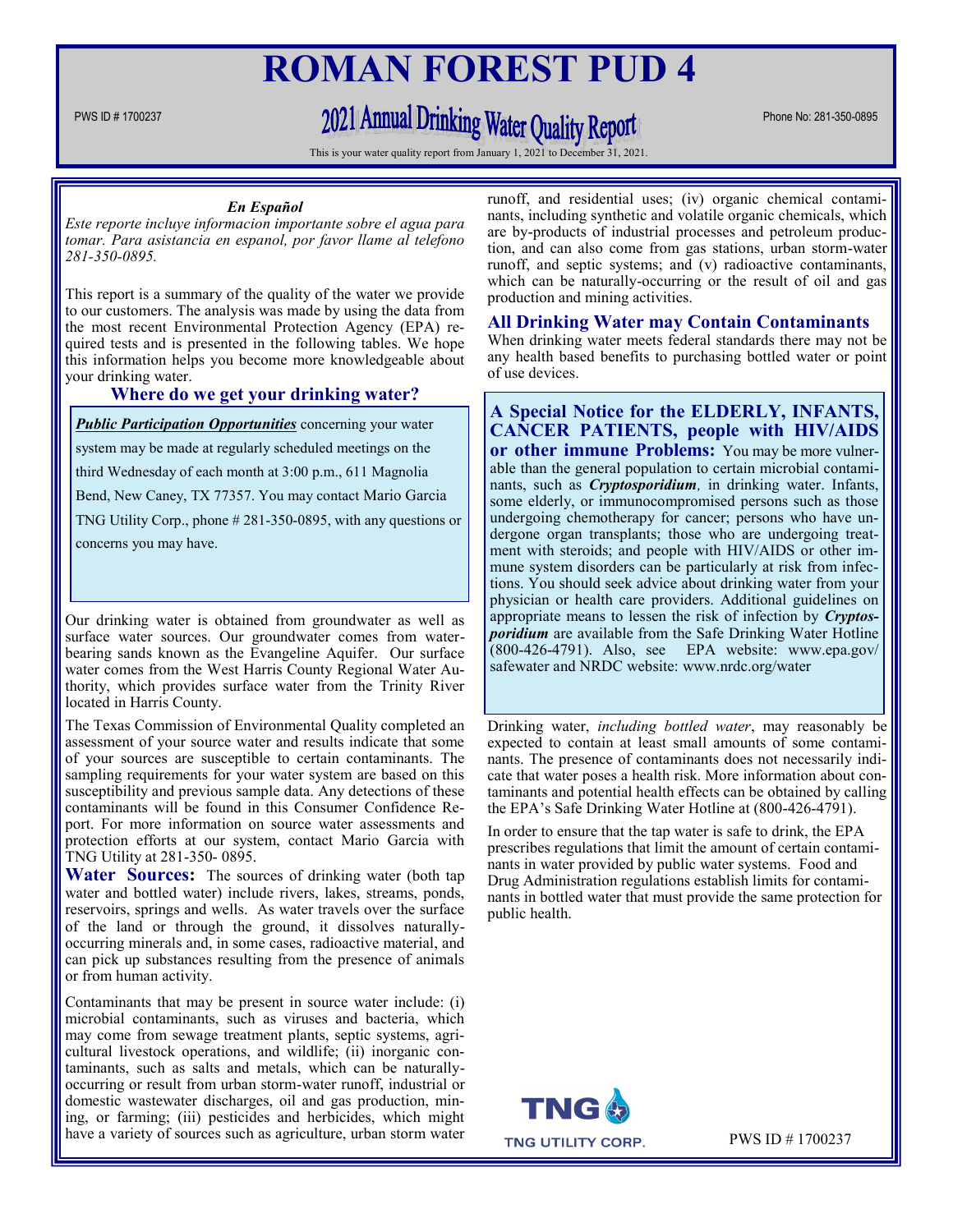## *About the Following Table*

The following table contains all of the federally regulated or monitored chemical constituents which have been found in your drinking water. EPA requires water systems to test up to 97 constituents. The data presented in the report is from the most recent testing done in accordance with the regulations.

## *Abbreviations and Definitions*

**Avg:** Regulatory compliance with some MCLs are based on running annual average of monthly samples.

**Maximum Contaminant Level (MCL)** - The highest level of a contaminant that is allowed in drinking water. MCL's are set as close to the MCLG's as feasible using the best available treatment technology.

Level 1 Assessment: A Level 1 assessment is a study of the water system to identify potential problems and determine (if possible) why total coliform bacteria have been found in our water system. Maximum Contaminant Level Goal (MCLG) - The level of contaminant in drinking water below which there is no known or expected risk to health. MCLG's allow for a margin of safety.<br>Level 2 Assessment: A Level 2 assessment is why total coliform bacteria have been found in our water system on multiple occasions.

Maximum Residual Disinfectant Level (MRDL) - The highest level of disinfectant allowed in drinking water. There is convincing evidence that addition of a disinfectant is necessary for control of microbial contaminants.

**Maximum Residual Disinfectant Level Goal (MRDLG)** - The level of a drinking water disinfectant below which there is no known or expected risk to health. MRDLGs do not reflect the benefits of use of disinfectants to control microbial contamination.

**Treatment Technique (TT)**– A required process intended to reduce the level of a contaminant in drinking water.

**Action Level (AL)**– The concentration of a contaminant which, if exceeded, triggers treatment or other requirements which a water system must follow.

**Action Level Goal (ALG)**- The level of a contaminant in drinking water below which there is no known or expected risk to health. ALGs allow for a margin of safety.

**MFL:** million fibers per liter (a measure of asbestos)

**ppm** - milligrams per liter or parts per million-or one ounce in 7,350 gallons of water.

**ppb** - micrograms per liter or parts per billion-or one ounce in 7,350,000 gallons of water.

**pCi/l -** pico curies per liter *(a measure of radioactivity)*  **N/A** - not applicable

**mrem**– millirems per year (a measure of radiation absorbed by the body)

**NTU**-nephelometric turbidity units ( a measure of turbidity)

**ppt**– parts per trillion, or nanograms per liter (ng/L)

**ppq**– parts per quadrillion, or picograms per liter (pg/L)

## *ROMAN FOREST PUD 4 - 2021 Drinking Water Quality Report Data*

Lead and Copper—These samples are taken from the customer taps. Definitions: Action Level Goal (ALG): The level of a contaminant in drinking water below which there is no known or expected risk to health. ALGs allow for a

| Year | Constituent |                                                    | 90th Percentile Number of Sites Exceeding<br><b>Action Level</b> | Action<br>Level | <b>MCLG</b>  | <b>Unit of</b><br>Measure |     | Violation Source of contaminant                                                                               |
|------|-------------|----------------------------------------------------|------------------------------------------------------------------|-----------------|--------------|---------------------------|-----|---------------------------------------------------------------------------------------------------------------|
| 2021 | Copper      | 0.0613                                             |                                                                  | 1.5             | 1.3          | ppm                       | Yes | Corrosion of household plumbing systems;<br>Erosion of natural deposits. Leaching from<br>wood preservatives. |
| 2021 | ead         | 103                                                |                                                                  |                 | $\mathbf{0}$ | ppb                       | Yes | Corrosion of household plumbing systems;<br>Erosion of natural deposits.                                      |
|      |             | <b>Disinfectants and Disinfection By-Products:</b> |                                                                  |                 |              |                           |     |                                                                                                               |

| Collection<br>Date | Constituent                            | <b>Highest Level</b><br>Detected | Range of<br>detected levels | <b>MCLG</b> | MCL | <b>Inits</b> | Violation | <b>Source of Contaminant</b>              |
|--------------------|----------------------------------------|----------------------------------|-----------------------------|-------------|-----|--------------|-----------|-------------------------------------------|
|                    | $9/24/19$ Total Trihalomethanes (TTHM) |                                  |                             |             |     | nnh          |           | By-product of drinking water disinfection |

9/24/19 Total Trihalomethanes (TTHM) 3.4 3.4-3.4 n/a 80 ppb No By-product of drinking water disinfection. \* The value in the Highest Level Detected column in the highest average of all HAA5 and TTHM sample results collected at a location over a year.

#### **Disinfectant Residuals:**

| Year | Constituent                  | Average<br>Level | Range of Detected MRDL MRDLG<br>Levels (low - high) |  | Unit of<br>Measure | <b>Violation</b> | <b>Source of Contaminant</b>             |
|------|------------------------------|------------------|-----------------------------------------------------|--|--------------------|------------------|------------------------------------------|
|      | 2021 Chlorine Residual, Free | 1.42             | $1.20 - 1.80$                                       |  | ppm                | No               | Water additive used to control microbes. |

#### *Secondary Constituents:*

Contaminants may be found in drinking water, that may cause taste, color, and odor problems. Some of these constituents are called secondary constituents and are regulated by the State of Texas, not EPA. These types of problems are not necessarily causes for health concerns, but may greatly affect the appearance and taste of your water. For more information on taste, odor or color of drinking water please contact the system's business office at 281-350-0895.

|  |  | Secondary and Other Non-Regulated Constituents: - No associated adverse health effects with the following: |  |
|--|--|------------------------------------------------------------------------------------------------------------|--|
|  |  |                                                                                                            |  |

| Year | Constituent                      | Average<br>Level | <b>Range of Detected</b><br>Levels (low - high) | Secondary<br>Limit | Unit of<br><b>Measure</b> | <b>Source of Constituent</b>                                                          |
|------|----------------------------------|------------------|-------------------------------------------------|--------------------|---------------------------|---------------------------------------------------------------------------------------|
| 2021 | Chloride                         | 120              | $0 - 120$                                       | N/A                | ppm                       | Naturally occurring soluble mineral salts.                                            |
| 2021 | Iron                             | 0.31             | $0 - 0.31$                                      | $\cdot$ 3          | ppm                       | Erosion of natural deposits; iron or steel water<br>delivery equipment or facilities. |
| 2021 | <b>Total Dissolved</b><br>Solids | 359              | $0 - 359$                                       | N/A                | ppm                       | Erosion of natural deposits                                                           |
| 2021 | Sulfate                          | 11.5             | $0 - 12$                                        | 300                | ppm                       | Abundant naturally occurring element.                                                 |

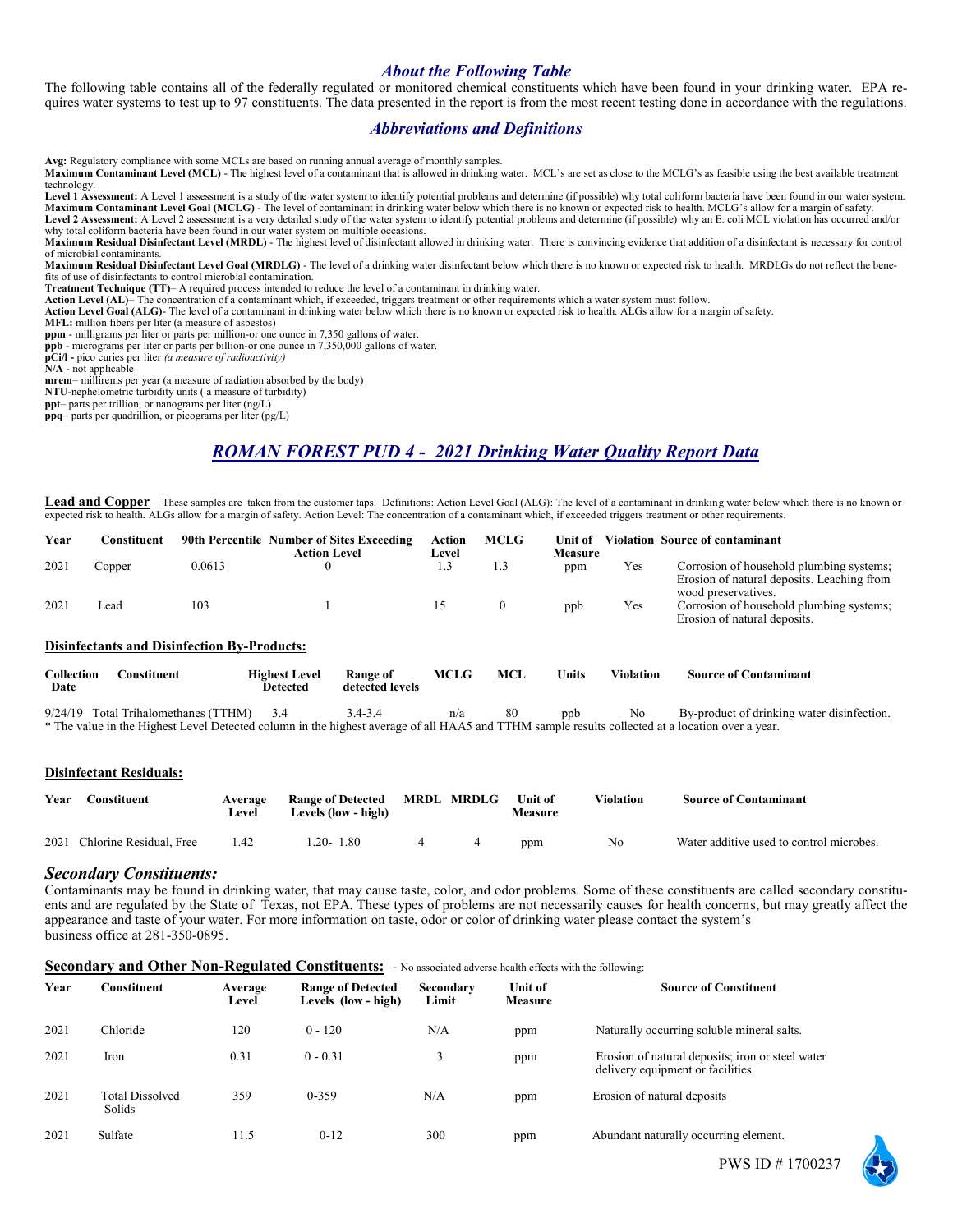## *ROMAN FOREST PUD 4 - 2021 Drinking Water Quality Report Data Continuation*

### **Recommended Additional Health Information for Lead in Drinking Water:**

*"If present, elevated levels of lead can cause serious health problems, especially for pregnant women and young children. Lead in drinking water is primarily from materials and components associated with service lines and home plumbing. This water supply is responsible for providing high quality drinking water, but cannot control the variety of materials used in home plumbing components. When your water has been sitting for several hours, you can minimize the potential for lead exposure by flushing your tap for 30 seconds to 2 minutes before using water for drinking or cooking. If you are concerned about lead in your water, you may wish to have your water tested by an approved laboratory. Information on lead in drinking water, testing methods, and steps you can take to minimize exposure is available from the Safe Drinking Water Hotline or at http://www.epa.gov/safewater/ lead."*

#### **Violations**

| <b>Chlorine</b>                                                                                                                                                                                                                                         |            |            |                                                                                                                                                                                                     |  |  |  |  |  |  |
|---------------------------------------------------------------------------------------------------------------------------------------------------------------------------------------------------------------------------------------------------------|------------|------------|-----------------------------------------------------------------------------------------------------------------------------------------------------------------------------------------------------|--|--|--|--|--|--|
| Some people who use water containing chlorine well in excess of the MRDL could experience irritating effects to their eyes and nose. Some people who drink<br>water containing chlorine well in excess of the MRDL could experience stomach discomfort. |            |            |                                                                                                                                                                                                     |  |  |  |  |  |  |
| <b>Violation End</b><br><b>Violation Type</b><br><b>Violation Begin</b><br><b>Violation Explanation</b>                                                                                                                                                 |            |            |                                                                                                                                                                                                     |  |  |  |  |  |  |
| Disinfectant Level Quarterly<br>Operating Report (DLQOR).                                                                                                                                                                                               | 04/01/2021 | 06/30/2021 | We failed to test our drinking water for the contaminant and period indicated. Be-<br>cause of this failure, we cannot be sure of the quality of our drinking water during the<br>period indicated. |  |  |  |  |  |  |
| Disinfectant Level Quarterly<br>Operating Report (DLQOR).                                                                                                                                                                                               | 07/01/2021 | 09/30/2021 | We failed to test our drinking water for the contaminant and period indicated. Be-<br>cause of this failure, we cannot be sure of the quality of our drinking water during the<br>period indicated. |  |  |  |  |  |  |
| Disinfectant Level Quarterly<br>Operating Report (DLQOR).                                                                                                                                                                                               | 10/01/2021 | 12/31/2021 | We failed to test our drinking water for the contaminant and period indicated. Be-<br>cause of this failure, we cannot be sure of the quality of our drinking water during the<br>period indicated. |  |  |  |  |  |  |

|                                                                                                                                                                                                     | Consumer Confidence Rule |                      |                                                                                                                                                                                                                                          |  |  |  |  |  |  |
|-----------------------------------------------------------------------------------------------------------------------------------------------------------------------------------------------------|--------------------------|----------------------|------------------------------------------------------------------------------------------------------------------------------------------------------------------------------------------------------------------------------------------|--|--|--|--|--|--|
| The Consumer Confidence Rule requires community water systems to prepare and provide to their customers annual consumer confidence reports on the<br>quality of the water delivered by the systems. |                          |                      |                                                                                                                                                                                                                                          |  |  |  |  |  |  |
| <b>Violation Type</b>                                                                                                                                                                               | <b>Violation Begin</b>   | <b>Violation End</b> | <b>Violation Explanation</b>                                                                                                                                                                                                             |  |  |  |  |  |  |
| <b>CCR REPORT</b>                                                                                                                                                                                   | 07/01/2018               | 06/21/2021           | We failed to provide to you, our drinking water customers, an annual report that in-<br>forms you about the quality of our drinking water and characterizes the risks from expo-<br>sure to contaminants detected in our drinking water. |  |  |  |  |  |  |
| <b>CCR REPORT</b>                                                                                                                                                                                   | 07/01/2019               | 06/21/2021           | We failed to provide to you, our drinking water customers, an annual report that in-<br>forms you about the quality of our drinking water and characterizes the risks from expo-<br>sure to contaminants detected in our drinking water. |  |  |  |  |  |  |
| <b>CCR REPORT</b>                                                                                                                                                                                   | 07/01/2020               | 06/21/2021           | We failed to provide to you, our drinking water customers, an annual report that in-                                                                                                                                                     |  |  |  |  |  |  |
|                                                                                                                                                                                                     |                          |                      | forms you about the quality of our drinking water and characterizes the risks from expo-<br>sure to contaminants detected in our drinking water.                                                                                         |  |  |  |  |  |  |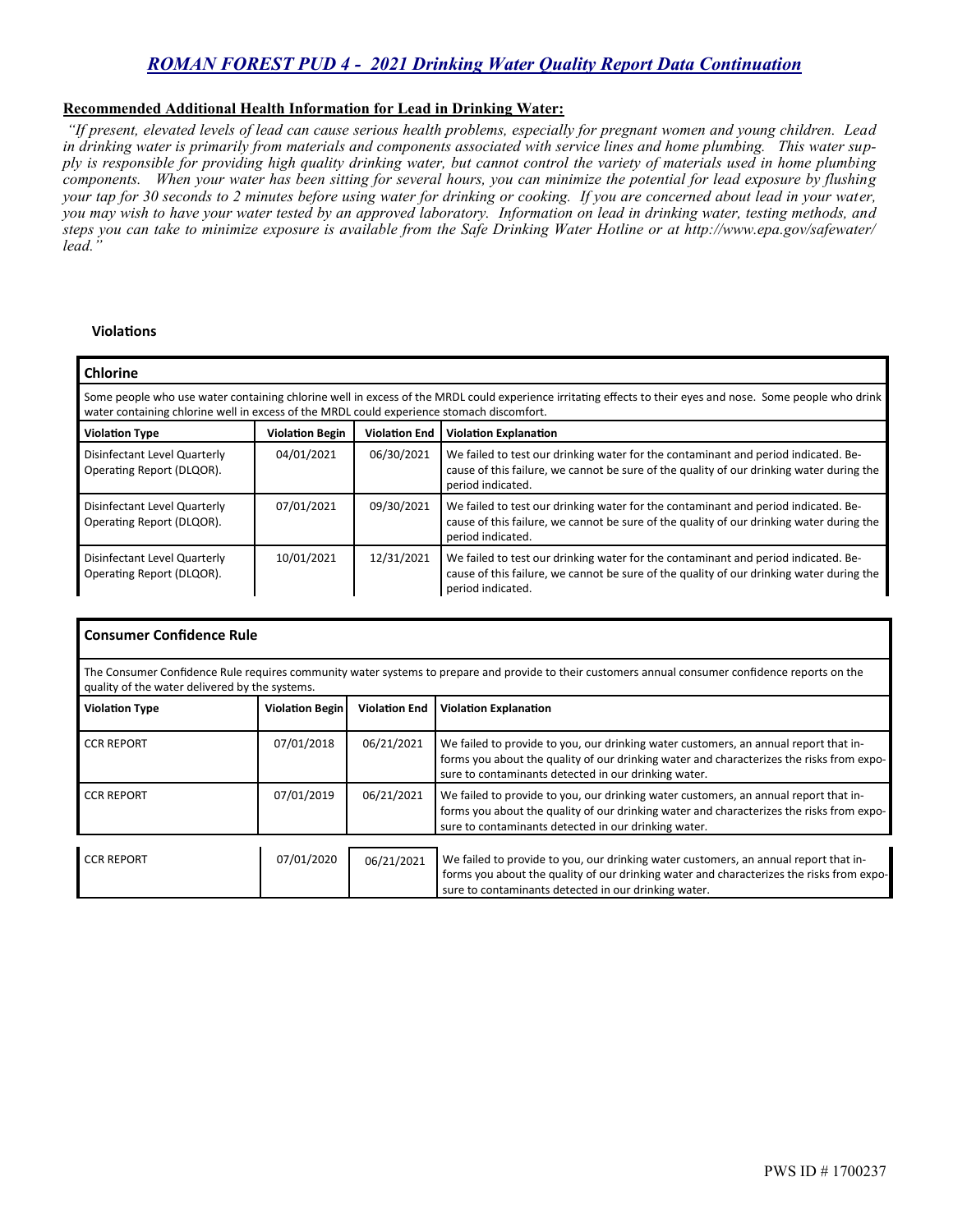## **Violations**

| <b>Lead and Copper Rule</b>                                                                                                                                                                                                                                        |            |            |                                                                                                                                                                                                             |  |  |  |  |  |
|--------------------------------------------------------------------------------------------------------------------------------------------------------------------------------------------------------------------------------------------------------------------|------------|------------|-------------------------------------------------------------------------------------------------------------------------------------------------------------------------------------------------------------|--|--|--|--|--|
| The Lead and Copper Rule protects public health by minimizing lead and copper levels in drinking water, primarily by reducing water corrosivity. Lead and cop-<br>per enter drinking water mainly from corrosion of lead and copper containing plumbing materials. |            |            |                                                                                                                                                                                                             |  |  |  |  |  |
| <b>Violation Type</b><br><b>Violation Begin</b><br><b>Violation End</b><br><b>Violation Explanation</b>                                                                                                                                                            |            |            |                                                                                                                                                                                                             |  |  |  |  |  |
| FOLLOW-UP OR ROUTINE TAP M/<br>R (LCR)                                                                                                                                                                                                                             | 10/01/2019 | 09/30/2021 | We failed to test our drinking water for the contaminant and period indicated. Because<br>of this failure, we cannot be sure of the quality of our drinking water during the period<br>indicated.           |  |  |  |  |  |
| FOLLOW-UP OR ROUTINE TAP M/<br>R (LCR)                                                                                                                                                                                                                             | 10/01/2020 | 09/30/2021 | We failed to test our drinking water for the contaminant and period indicated. Because<br>of this failure, we cannot be sure of the quality of our drinking water during the period<br>indicated.           |  |  |  |  |  |
| LEAD CONSUMER NOTICE (LCR)                                                                                                                                                                                                                                         | 12/30/2020 | 07/19/2021 | We failed to provide the results of lead tap water monitoring to the consumers at the<br>location water was tested. These were supposed to be provided no later than 30 days<br>after learning the results. |  |  |  |  |  |
| PUBLIC EDUCATION (LCR)                                                                                                                                                                                                                                             | 12/01/2021 | 2021       | We failed to adequately educate you regarding the health problems associated with<br>and sources of elevated lead levels in our water system.                                                               |  |  |  |  |  |

| <b>Public Notification Rule</b>                                                                                                                                                                                                                                    |            |            |                                                                                                                           |  |  |  |  |  |  |
|--------------------------------------------------------------------------------------------------------------------------------------------------------------------------------------------------------------------------------------------------------------------|------------|------------|---------------------------------------------------------------------------------------------------------------------------|--|--|--|--|--|--|
| The Public Notification Rule helps to ensure that consumers will always know if there is a problem with their drinking water. These notices immediately alert<br>consumers if there is a serious problem with their drinking water (e.g., a boil water emergency). |            |            |                                                                                                                           |  |  |  |  |  |  |
| <b>Violation Type</b><br><b>Violation Begin</b><br><b>Violation End</b><br><b>Violation Explanation</b>                                                                                                                                                            |            |            |                                                                                                                           |  |  |  |  |  |  |
| PUBLIC NOTICE RULE LINKED TO<br><b>VIOLATION</b>                                                                                                                                                                                                                   | 10/01/2014 | 09/10/2021 | We failed to adequately notify you, our drinking water consumers, about a violation of<br>the drinking water regulations. |  |  |  |  |  |  |
| PUBLIC NOTICE RULE LINKED TO<br><b>VIOLATION</b>                                                                                                                                                                                                                   | 10/01/2020 | 09/10/2021 | We failed to adequately notify you, our drinking water consumers, about a violation of<br>the drinking water regulations. |  |  |  |  |  |  |
| PUBLIC NOTICE RULE LINKED TO<br><b>VIOLATION</b>                                                                                                                                                                                                                   | 03/15/2021 | 04/26/2021 | We failed to adequately notify you, our drinking water consumers, about a violation of<br>the drinking water regulations. |  |  |  |  |  |  |

| <b>Revised Total Coliform Rule (RTCR)</b>                                                                                                                                                                                                                                                                                                                                                                         |                        |                      |                                                                                                                                                                                                     |  |  |  |  |  |  |
|-------------------------------------------------------------------------------------------------------------------------------------------------------------------------------------------------------------------------------------------------------------------------------------------------------------------------------------------------------------------------------------------------------------------|------------------------|----------------------|-----------------------------------------------------------------------------------------------------------------------------------------------------------------------------------------------------|--|--|--|--|--|--|
| The Revised Total Coliform Rule (RTCR) seeks to prevent waterborne diseases caused by E. coli. E. coli are bacteria whose presence indicates that the water may<br>be contaminated with human or animal wastes. Human pathogens in these wastes can cause short-term effects, such as diarrhea, cramps, nausea, headaches, or<br>other symptoms. They may pose a greater health risk for infants, young children, |                        |                      |                                                                                                                                                                                                     |  |  |  |  |  |  |
| <b>Violation Type</b>                                                                                                                                                                                                                                                                                                                                                                                             | <b>Violation Begin</b> | <b>Violation End</b> | <b>Violation Explanation</b>                                                                                                                                                                        |  |  |  |  |  |  |
| MONITORING, ROUTINE, MAJOR<br>(RTCR)                                                                                                                                                                                                                                                                                                                                                                              | 05/01/2021             | 05/31/2021           | We failed to test our drinking water for the contaminant and period indicated. Because of<br>this failure, we cannot be sure of the quality of our drinking water during the period indi-<br>cated. |  |  |  |  |  |  |
| 06/01/2021<br>06/30/2021<br>We failed to test our drinking water for the contaminant and period indicated. Because of<br>MONITORING, ROUTINE, MAJOR<br>this failure, we cannot be sure of the quality of our drinking water during the period indi-<br>(RTCR)<br>cated.                                                                                                                                           |                        |                      |                                                                                                                                                                                                     |  |  |  |  |  |  |